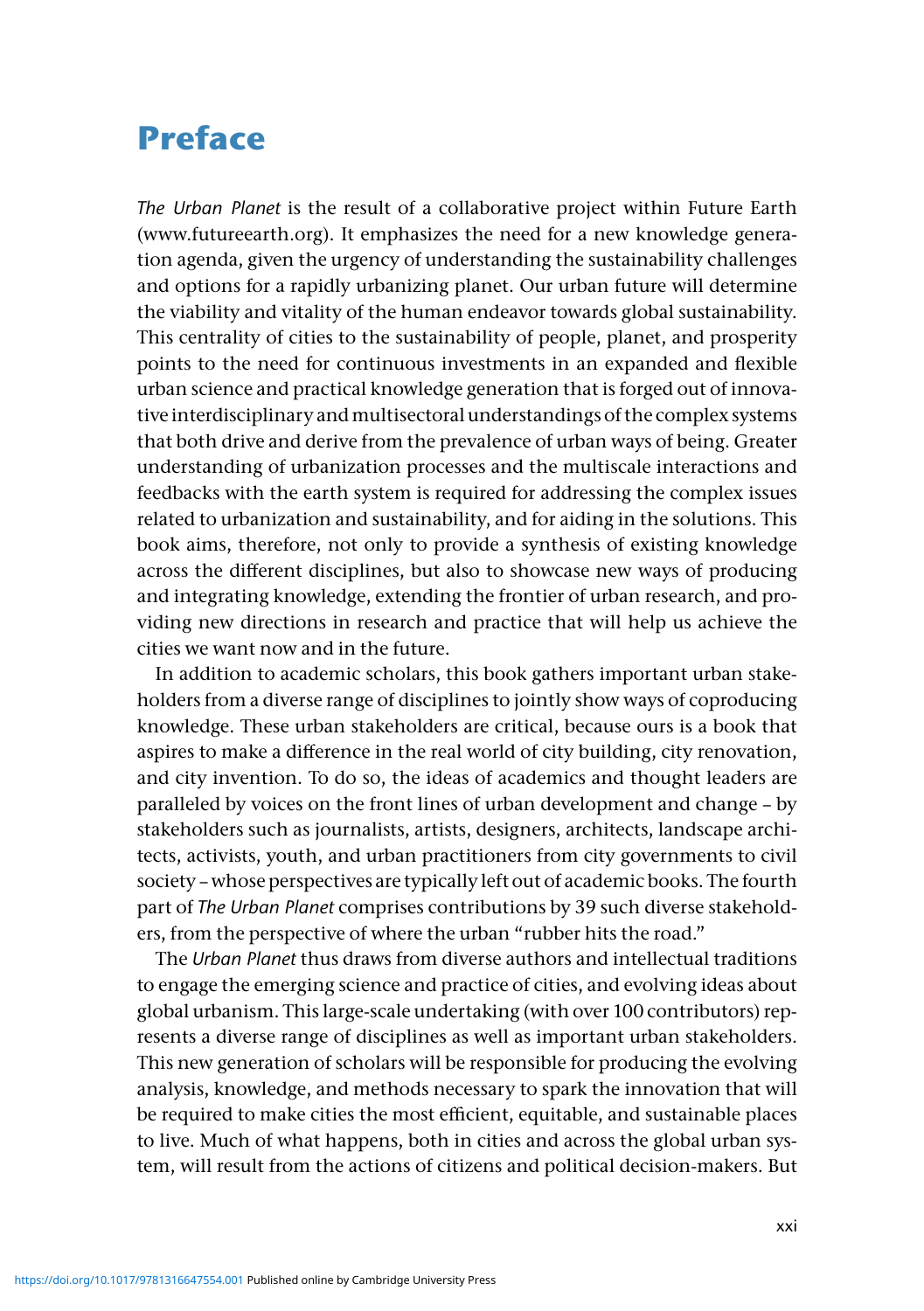knowledge gaps and poorly understood urban design – its patterns, processes, and risks – in our urban planet will inevitably lead to poor decisions. Solid knowledge and knowledge-driven practice will be key to the future of life on Earth.

As editors and authors, we put considerable effort into addressing the scale issues and heterogeneity in urban issues (for example, differences in geography, biophysical conditions, size, growth rate, socioeconomic conditions, and demography). This is to avoid the usual generalizations that flow from the typically small selection of northern hemisphere and Global North cities included in similar volumes. Furthermore, we have tried to apply a knowledge coproduction mode of operation. The selection and assembly of the chapter-author teams intentionally include disciplinary, regional, and gender diversity for more holistic perspectives on the respective chapter topics. This is likewise true of the authors of the provocations, who represent many communities of practice from around the world in both the Global North and South.

We believe that integrating knowledge from science and practice – or, more abstract research ideas with lived experience – will be critical to building better cities. Decision-makers at various levels of government require knowledge that is both grounded in science and data, and also consistent with proven practice on the ground, at street and neighborhood levels. This belief led us to include both perspectives – academic, practitioner, and the many gradations between – in this volume as a single book, perspectives that are typically sequestered into separate forums.

But, as in real life, integrating diverse, even radically different, perspectives and points of view is challenging. Much of this process has evolved organically during the production of the book, allowing us to follow needs and address emerging issues in novel collaborations of authors. Indeed, we examined various approaches to integrating academic and practitioner perspectives: having practitioner responses interrogate academic chapters; interspersing academic and practitioner contributions; and gathering each point of view in their own section. In the end, we chose the latter path, and pursued three academic sections around major themes (Parts I, II, and III), and a section called "Provocations from Practice" (Part IV). We found that this arrangement best honored the unique contributions of each.

We can also see how different the perspective often are. There is still much work to be done to integrate research and practice into integrated urban knowledge. This book continues a march in that direction. While there are many profound differences among the chapters and sections, all share a common interest: discovering and sharing ideas that can help produce future cities that are better for both people and nature.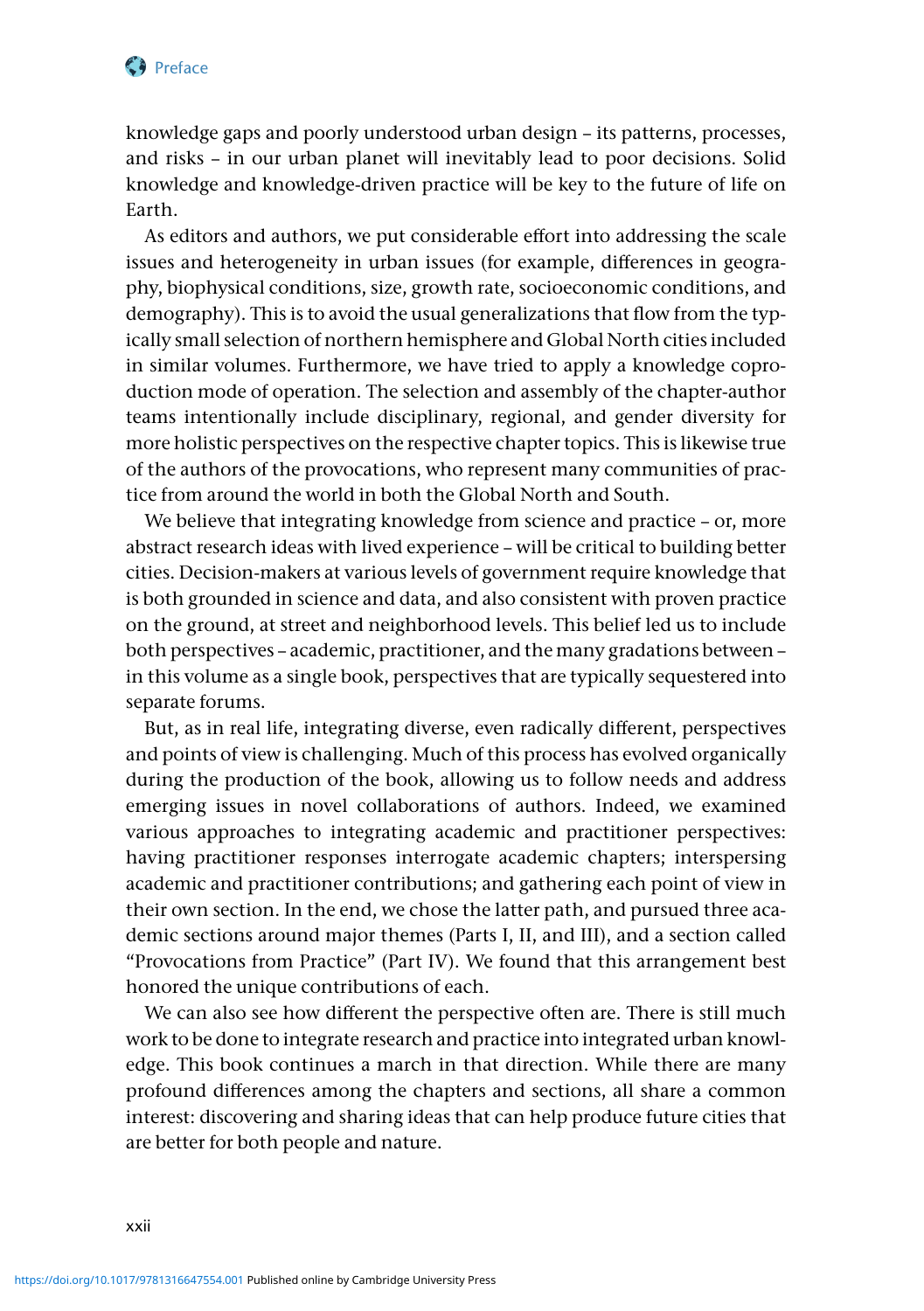

### *The Urban Planet*

Structured in four major sections comprising 18 diverse academic chapters and 36 provocations written by nonacademic knowledge holders and practitioners, the book tracks the surge of urbanization globally. We pose this question: What new thinking is required to radically shift the urban trajectory onto a more sustainable path, a mandate for urbanism that international policy-makers provided when they endorsed the 2030 Agenda in 2015 (UN 2015) and the New Urban Agenda in 2016 (UN-Habitat 2016)? Taken together, the book's contents speak to the new multilateral demand that cities be given greater prominence in development. They also reflect the complexity and range of city realities and highlight the multiple, even competing, concerns of what we may frame as existing or contemporary urban science.

The book's four parts are I) Dynamic Urban Planet; II) Global Urban Sustainable Development; III) Urban Transformations to Sustainability – corresponding to the three crosscutting themes that underpin the research framework of Future Earth; and IV) Provocations from Practice.

### **Part I: Dynamic Urban Planet**

In the first part, we seek to define the continuum of urbanity since there is a surprising lack of common understanding among scientific disciplines on what characterizes or defines an urban area or urbanization, making comparative and composite assessments of urban change difficult. This part of the book presents leading views, models, and new data from a diverse set of disciplines to advance our understanding of the urban, including the fundamental complexity of urban systems and how these intersect and interact with politics, justice, health, climate risks, and economics. The current framework of cities as social-technological systems is too narrow and should be complemented with the view of cities as complex social-ecological-technological systems that has recently advanced within urban ecology and social-ecological systems perspectives. This advance is critical given that the continuum of urbanity includes many characteristics and processes other than the particular density of people or land area covered by human-made structures. Furthermore, the conventional view of the urban-rural dichotomy is vastly outdated and needs to be challenged and replaced.

The first three chapters of the book deal with the different pathways of global urbanization; how they relate to different social, economic, historical, and geographical contexts, as well as different drivers and impacts; and the multifaceted dynamics of growing and shrinking urban areas. Different types of urban-rural interactions and urban teleconnections are introduced and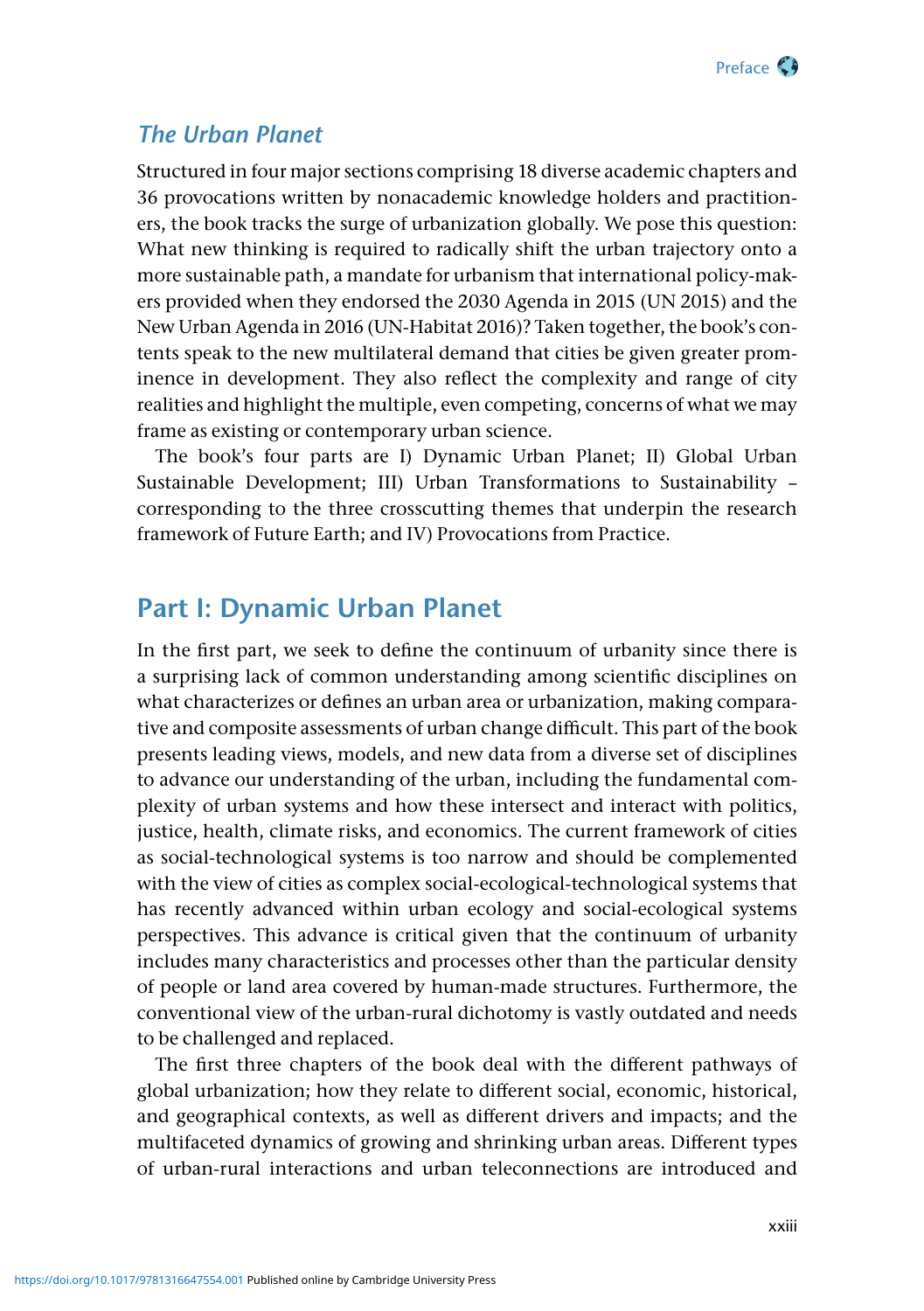discussed. An important dimension is the shift from cities as social-technological systems to complex social-ecological-technological systems.

Chapter 3 focuses on urban metabolism and challenges in the Anthropocene. Chapter 4, on dynamics of risk and vulnerability, examines existing and forward-looking approaches to risk, vulnerability, and resilience – for example, in coastal, mountain, and desert cities as well as in rapidly growing, affluent, and shrinking cities. It discusses vulnerability and resilience at multiple scales (for example, from the city to the neighborhood), and it examines infrastructural resilience and its relationship to vulnerability as well as the significance of governance and politics in shaping urban risk.

Chapter 5, on urbanization and health, outlines the current major threats to urban health and well-being worldwide, for example, an aging population, the epidemiological shift from infectious to noncommunicable diseases, and climate change, which is changing both disease patterns and quality of life in cities. For coping with urban health challenges, a transdisciplinary systems approach is taken, which conceptualizes urban health disorders as emergent properties of urban systems. Among the lessons learned are that changing urban environments can have a broader and more cost-effective impact than changing individual behavior. As a result of health determinants being highly interconnected, a health-in-all-policies approach promises sustainable and equitable urban development outcomes.

Finally, Chapter 6 covers urbanization and macroeconomy and demonstrates that aggregate economic growth and productivity are closely correlated with urbanization levels. Yet, while urbanization and productivity regularly rise in tandem, not all cities are equally productive. The chapter explores explanations of why urban poverty and intra-urban inequalities continue to persist and even intensify despite increased per capita productivity. The chapter concludes with an outlook on future challenges and opportunities. Rising inequalities and pressures from global market economies are expected to increasingly affect cities, threatening economic and social opportunity. However, moving towards a green economy could have tangible and considerable positive effects on the environment, productivity, and economic growth. International collaboration also represents an opportunity to hold local and national governments accountable for their actions. Ultimately, proactive local governments are needed to reduce local constraints to productivity, as well as strong social programs and distributive mechanisms to create opportunities for all citizens.

## **Part II: Global Urban Sustainable Development**

Although widely sloganized and even abused by greenwashing, sustainability as an aspirational and perhaps normative concept remains remarkably durable.

xxiv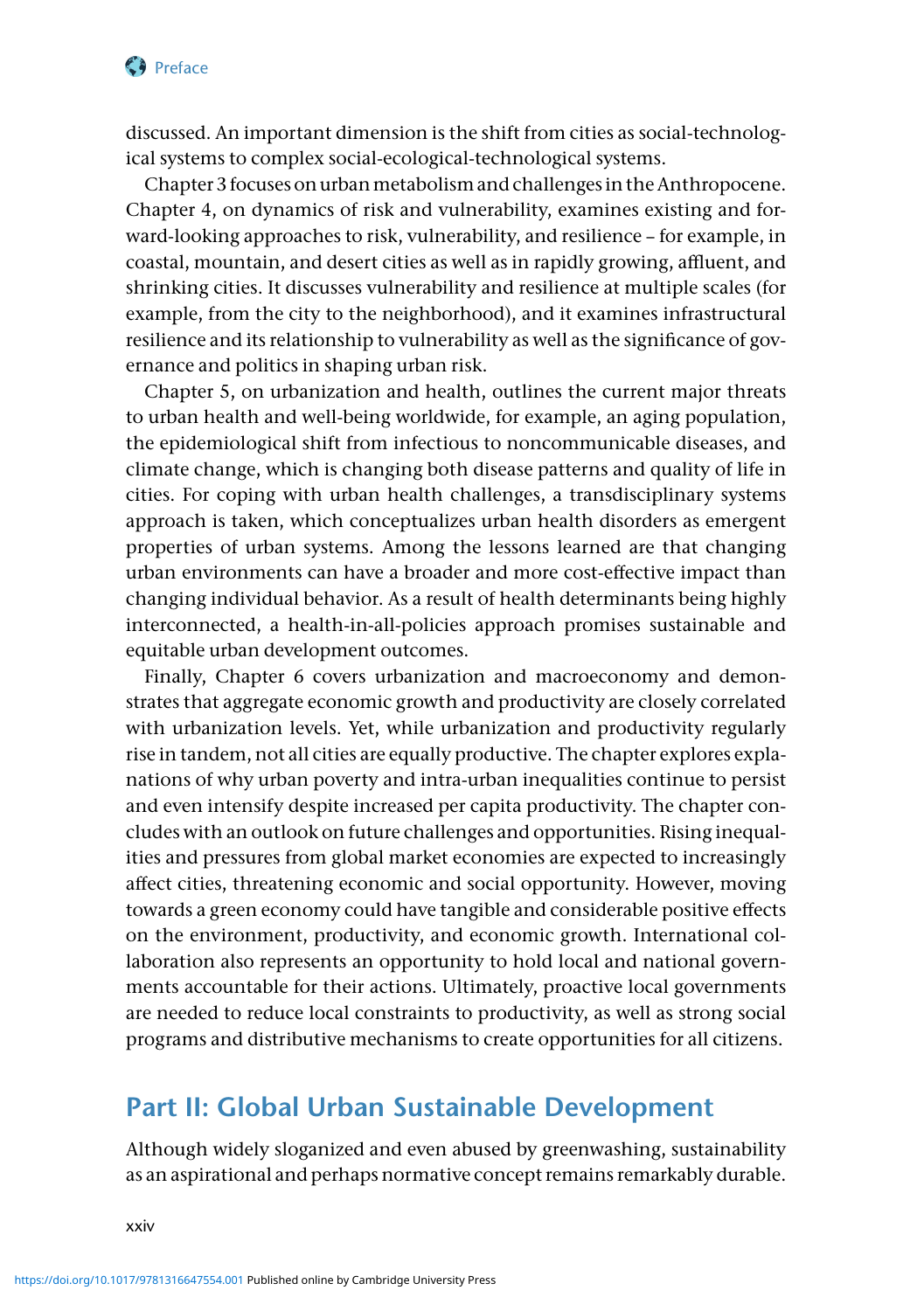Ironically, perhaps, it is even experiencing something of a resurgence rather than being eclipsed by "resilience" as many had anticipated. This is explicable in at least three ways, namely that sustainability is broader and has resilience as one of its characteristics; that similar analytical ambiguities and operational weaknesses identified with respect to sustainability also apply to resilience; and that any such concept is open to contestation, discipline- or context-specific interpretation, and weakening through popularization.

The urban represents one crucial arena in which such debates are manifested, and the catalytic and often contradictory roles of towns and cities as fulcra of population concentration, resource-intensive production, mobility, consumption, and both waste and opportunity generation – albeit in different combinations in different contexts – are now almost universally recognized. A key stimulus in this regard has been the explosion of research, political debate, and commitment to climate change mitigation, adaptation, and resilience. This has been further sharpened by increasing evidence of the devastating impact of increasingly severe and frequent extreme events on urban areas, both the highly vulnerable and the supposedly well protected and resilient.

All too often, however, debates over how to promote urban sustainability and resilience in progressive terms remain trapped in narratives that assume or imply that this is possible within cities in isolation from their hinterlands. Yet precisely because urban areas are not islands but integral parts of their natural, economic, and political regions, urban sustainability must be conceived and pursued as part of national and broader societal sustainability efforts.

The six chapters in this part examine ongoing conceptual (re)formulations and more practical initiatives to achieve urban sustainability by harnessing new information sources, technologies, and tools; creating and exploiting opportunities in international initiatives like the Sustainable Development Goals (SDG) and New Urban Agenda; and by applying new approaches to engage key stakeholder groups, especially those normally marginalized by and from conventional urban planning, design, and management procedures in order to achieve greater traction, acceptability, and local appropriateness. Several connective threads weave throughout these chapters that are important to highlight, particularly as they offer key messages for urban sustainability research, policy, and practice.

The first major thread concerns equity and justice principles, and thus links to where Part I ended. For example, Chapter 7 begins by pointing out that the "social" sphere of the traditional three-pronged approach of sustainability discourse has been, to date, heavily underemphasized within both research and practice, while resilience efforts are often critiqued for lacking critical examination of underlying power structures or conditions that maintain the status quo. That is, inequality and corruption may be highly resilient systems, but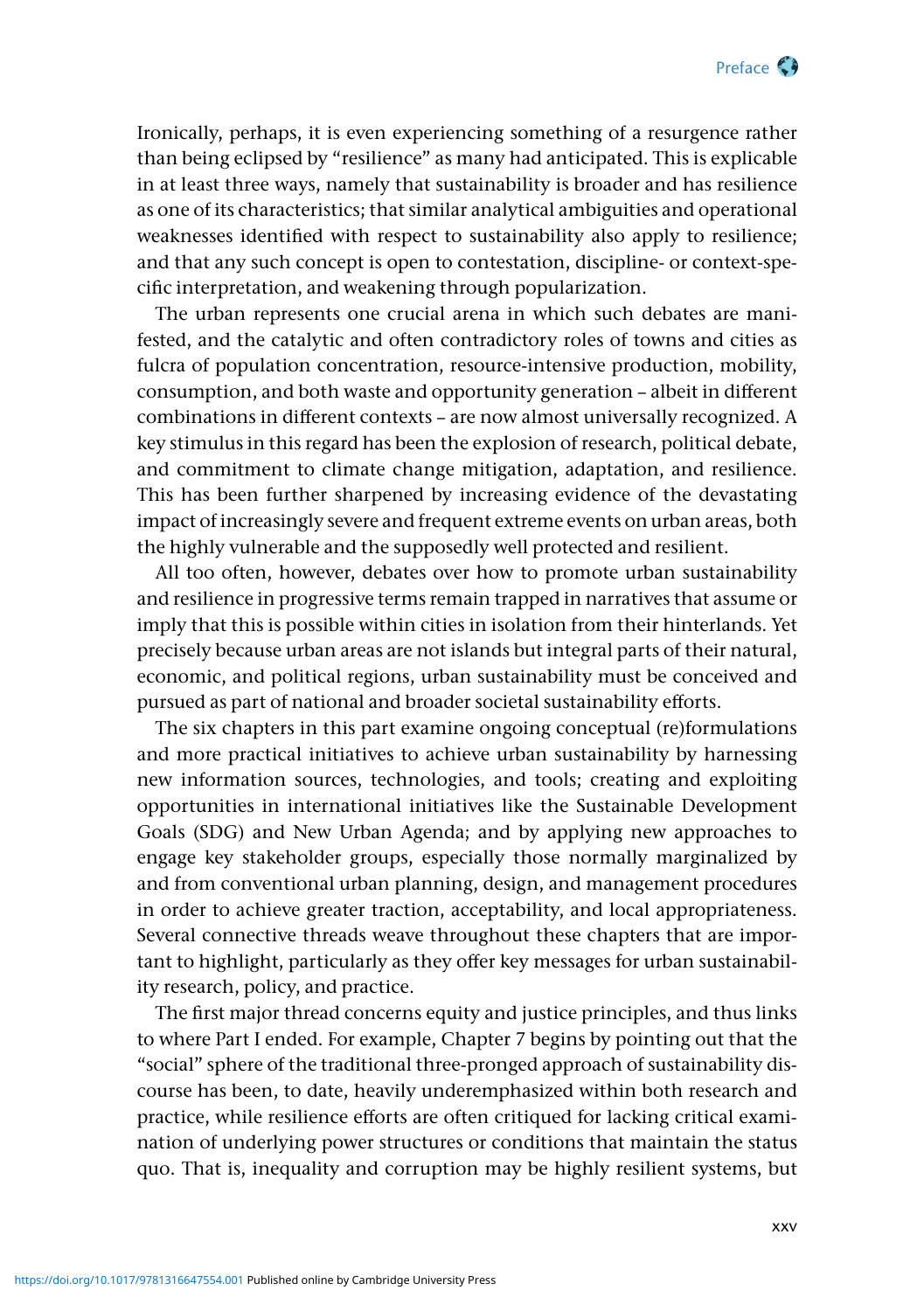they are clearly undesirable if the goal is to foster greater livability in the era of global urbanization. Inequality is further examined in light of the increasing trend of utilizing big data in the urban context. This brings to the forefront questions of what and how data are being collected or accessed, distributed, and used, by whom, and who is benefiting from these applications. As the use of crowd-sourced and remote sensing data and other technologies increase to support "smart" cities around the world, it is imperative that data-driven, or rather "data-informed," solutions support equitable and just urban areas.

Closely related to equity is the second thread – the importance of finding new and more appropriate (and democratic) methodologies and instruments for "the urban." Acknowledging that traditional or conventional (mainly Northern-derived and -centric) urban planning, development, and management approaches are often inadequate, the chapters emphasize the importance of nonexpert knowledge and participatory opportunities; citizen science or coproduction; and capitalizing on the innovation space that urban areas offer, such as the use of "living laboratories" that might help catalyze social innovations and lead to the transformation of more inclusive and effective urban governance structures. These approaches, which are in many ways complementary to one another and to novel and more democratic forms of generating and using big data, represent promising ways forward for the next generation of urban research and action.

The third collective message from the chapters is the continuing challenge of scale, that is, the inherent difficulty of reconciling the distinctiveness of specifically urban contexts with the need for integrated urban sustainability planning at the scale of functional/ecological urban regions, and also advancing sustainability through urbanization at the global scale (that is, ensuring that sustainability efforts in one location do not erode efforts or conditions in another). This tension is central to the book's premise of the need to situate urban sustainability within an understanding of "planetary urbanization." This is particularly evident in the two chapters that connect to the most recent UN-led sustainability developments, such as the new urban SDG, the New Urban Agenda, and Agenda 2030. What is clear is the need for holistic, localized indices and indicator sets for planning and management purposes, but this will also be crucial for the implementation of such global sustainability agendas.

The six chapters in Part II have been arranged to provide a logical flow of arguments and illustrative cases from the broad and contextual to the more specific. The first three are also global in scope, respectively addressing the evolution and use of the core concepts in different settings; the ongoing process via which urban sustainability and resilience indicators within the UN system have developed increasing sophistication and universal relevance over successive generations; and the unprecedented process of formulating and gaining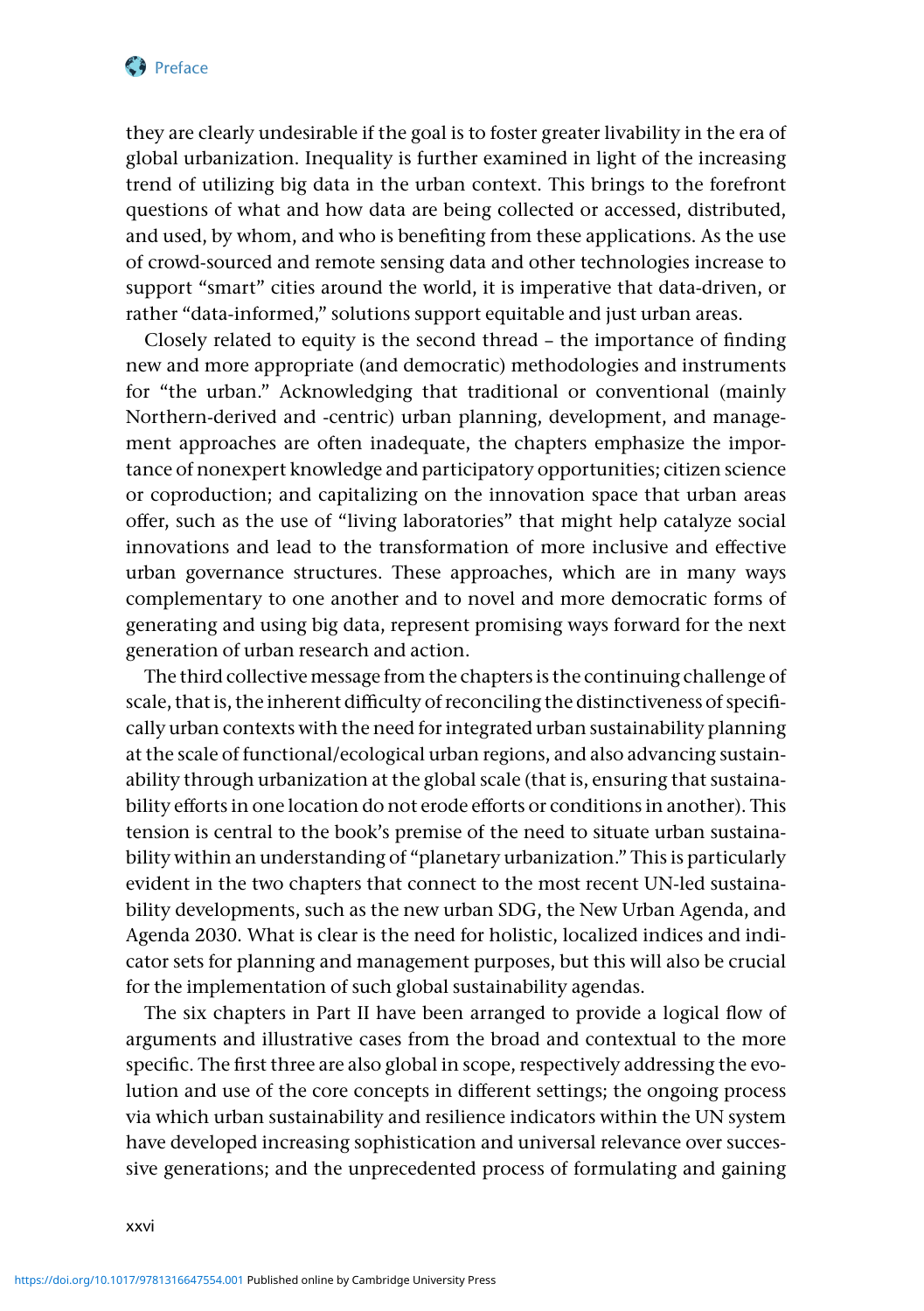international political approval for the most ambitious global urban sustainability agenda within a broader sustainable development approach. The latter three chapters survey and illustrate three innovative and potentially complementary urban research approaches that emphasize substantive participation and coproduction.

Altogether this part seeks to showcase a diversity of perspectives, an evolution and "state of the art" in sustainability and resilience interpretations, and the actions that seek to improve urban areas worldwide. These new and, in some cases, unconventional approaches help to move agendas forward and open new potentials for our urbanizing planet, many of which are presented in Part III.

## **Part III: Urban Transformations to Sustainability**

Governance shapes transformations towards urban sustainability and resilience. In Part III, we identify opportunities and challenges facing city officials and private and civil society actors in their efforts to develop governance solutions that support sustainable and resilient urban development. We introduce key urban governance terms and describe the governance factors shaping social and environmental change in urban areas. Chapter 13 describes policy actions seeking to mitigate or prevent environmental risks and impacts, and to adapt to environmental threats and disruptions. It analyzes the sectoral and jurisdictional actor-networks involved in designing and implementing actions, and the opportunities, barriers, and limits that multilevel governance poses to local climate and environmental policy. The remaining chapters throughout this part take a close look at the governance of environmental change and transformations through different forms of experimentation.

This part also examines the diversifying role of civil society organizations in fostering Europe's sustainability pathways in cities. First, civil society initiatives can pioneer new practices, eventually leading to radical changes in the ways of organizing urban life. Therefore, these initiatives can be an integral component of urban transformations and can fill the void left by a retreating welfare state, thereby safeguarding and servicing social needs but also backing up such a rollback of the welfare state. Finally, civil society organizations can function as a hidden innovator – contributing to sustainability but remaining disconnected from the wider society. While civil society organizations currently play a noteworthy role in decision-making around sustainability, some dangers also exist. Civil society initiatives can be used by neoliberal agendas to legitimize existing power structures and deepen social inequalities between and within communities, given their uneven capacities to self-sustain and self-organize.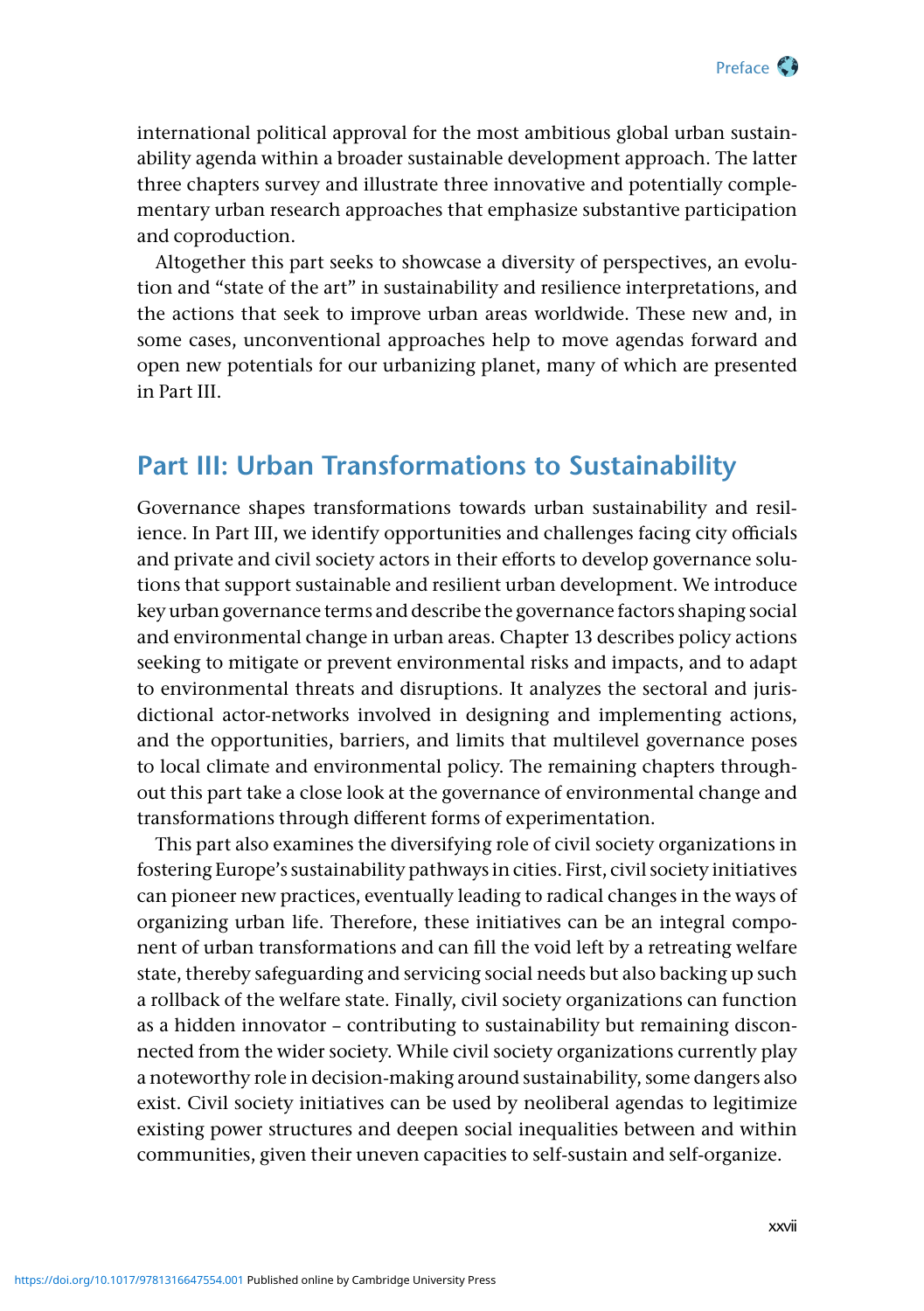Good Anthropocene futures are envisaged through the collection and use of "seeds," defined as initiatives that exist at least in prototype form but are not currently dominant in our world. These seeds are used to explore the potential for fostering radically different futures. The authors highlight the synergies and tensions between the underlying values reflected in the seeds, and also how these seeds can be used to think about an urban planet. They conclude by presenting new research directions suggested by this project.

The part ends by describing conceptual and theoretical tools that have emerged in the attempt to understand the role of collaboration in transitioning towards sustainable futures. The chapter explores experiments in collaboration that have shaped local politics and models of governance. It underscores the capacity of local governance actors to respond to identified sustainability challenges, the networks of interaction they form, and the scale of transformation that takes place over time. It questions whether collaborations among public and private actors can deliver on multiple priorities simultaneously, and seeks to analyze how experiments in collaboration may be reshaping urban politics more broadly, or just revealing new governance questions.

## **Part IV: Provocations from Practice**

"Provocations from Practice" is a novel inclusion for an academic book, but it is key for addressing the breadth of knowledge that is actually required to build better cities. What do we mean by provocations? One of our core themes of the book is knowledge: What knowledge do we need for cities of the future that are more sustainable, livable, resilient, and just? Where will it come from? How can it be produced (or coproduced)? How will it be used (or misused)? These questions are starting points for provocations. The contributors inspire us to think about these issues in new or different ways from their point of view and/ or practice. Further, they speak of urbanism and its knowledge as a lived reality, from practitioners of all sorts who build cities from the ground up: architects (Paul Downton, P.K. Das, Anna Dietszch), landscape architects (Andrew Grant, Diana Wiesner), artists (Lesley Lokko, Mary Miss), activists (Cecilia Herzog, Guillermina Ramirez, Gurbir Singh), civil society actors (Cristina Rumbaitis del Rio, Mary Rowe), government and elected officials (Troy Pickard, Debra Roberts), journalists (Mahim Maher, Andrew Revkin), specialists from NGOs (Robert McDonald, Kareem Buyana, Pengfei Xie, Lorena Zarate), young students (Kate Scherer, Umamah Masum), and others. They may comment specifically about the ideas included in the academic chapters or take us in new and/ or otherwise missing directions. A key question of these provocations is this: What knowledge is needed to build cities at the street and neighborhood level?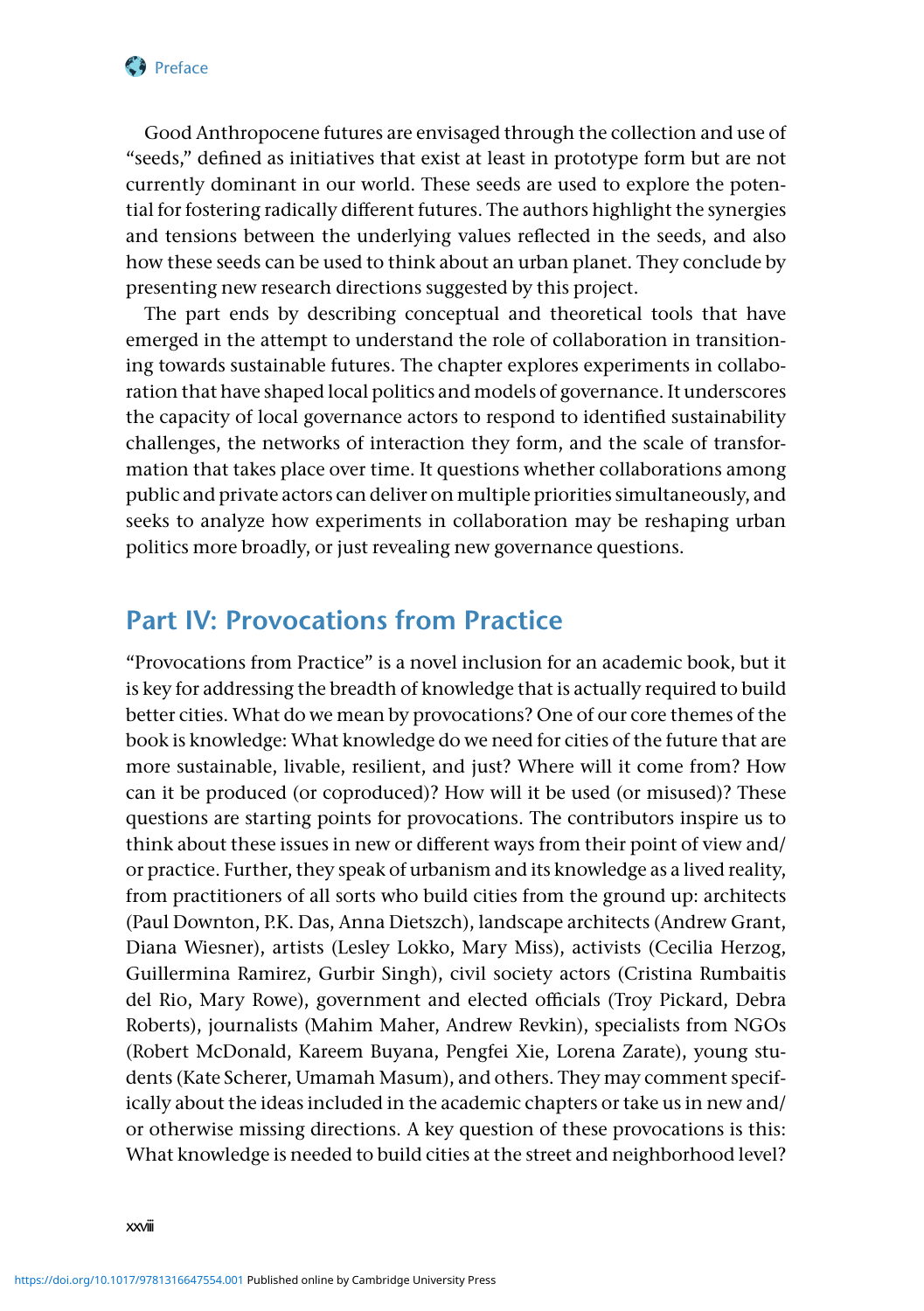

And: What is missing from standard academic discussions of sustainability and livability? In these important senses, we have intended not to privilege the academic contributions as being more important, or more central, to the concept of sustainability. At 36 in total – from 39 authors in 31 cities on 6 continents – these provocations from practice offer key voices and ideas that are central to the struggle for urban sustainability.

Many pieces illustrate the fact that it is not only urban academic research that is flourishing. Cities around the world increasingly benefit from greater participation and activism by civil society, practitioners, and regular citizens. This activism has three key benefits. First, it facilitates the grounded practice of making better cities not just through knowledge, but *action:* the design of neighborhoods, infrastructure, and open spaces – that is, *places* – that are better for both people and nature (see Keitaro Ito, Cecilia Herzog, Anna Dietzsch, Rebecca Salminen Witt, Lorraine Amollo Ambole). Second, it demonstrates that justice, livability, and participation by urban citizens in decision-making and urban creation should be key drivers in any connection between academic knowledge and policy (see Robert McDonald, Diana Wiesner, Lorena Zarate, Anjali Mahendra and Victoria Beard, and P.K. Das). Indeed, what knowledge do cities themselves feel they need? What kind of cities to they want? Third, it unveils that there is a clear role for imagination to the creation of cities, not only in the forms of art but also in innovation (see Mary Miss, Paul Downton, Debra Roberts, Andrew Grant, Emma Arnold, and Todd Lester).

The overarching message of the provocations is the growing vibrancy of civil society and communities of practice around the world, which put people and nature at the center of movements to make cities that are better for both people and nature.

### **Final Words**

The editors would like to thank Future Earth for generously sponsoring this project, support which has made it possible to organize several editorial meetings. The book project is part of a larger effort by Future Earth to build mechanisms for cogeneration of knowledge for urban sustainability. We want to thank Mistra Urban Futures for generously sponsoring the open-access publication of the book and, in particular, Helen Arfvidsson for support and hard work with planning meetings and keeping track of the project. We thank Stockholm Resilience Centre for continuous support and the Urbanization and Global Environmental Change (UGEC) community for providing an inspiring intellectual environment for discussing these things. The Integrated Research Systems for Sustainability Science (IR3S) at the University of Tokyo (Prof. K.